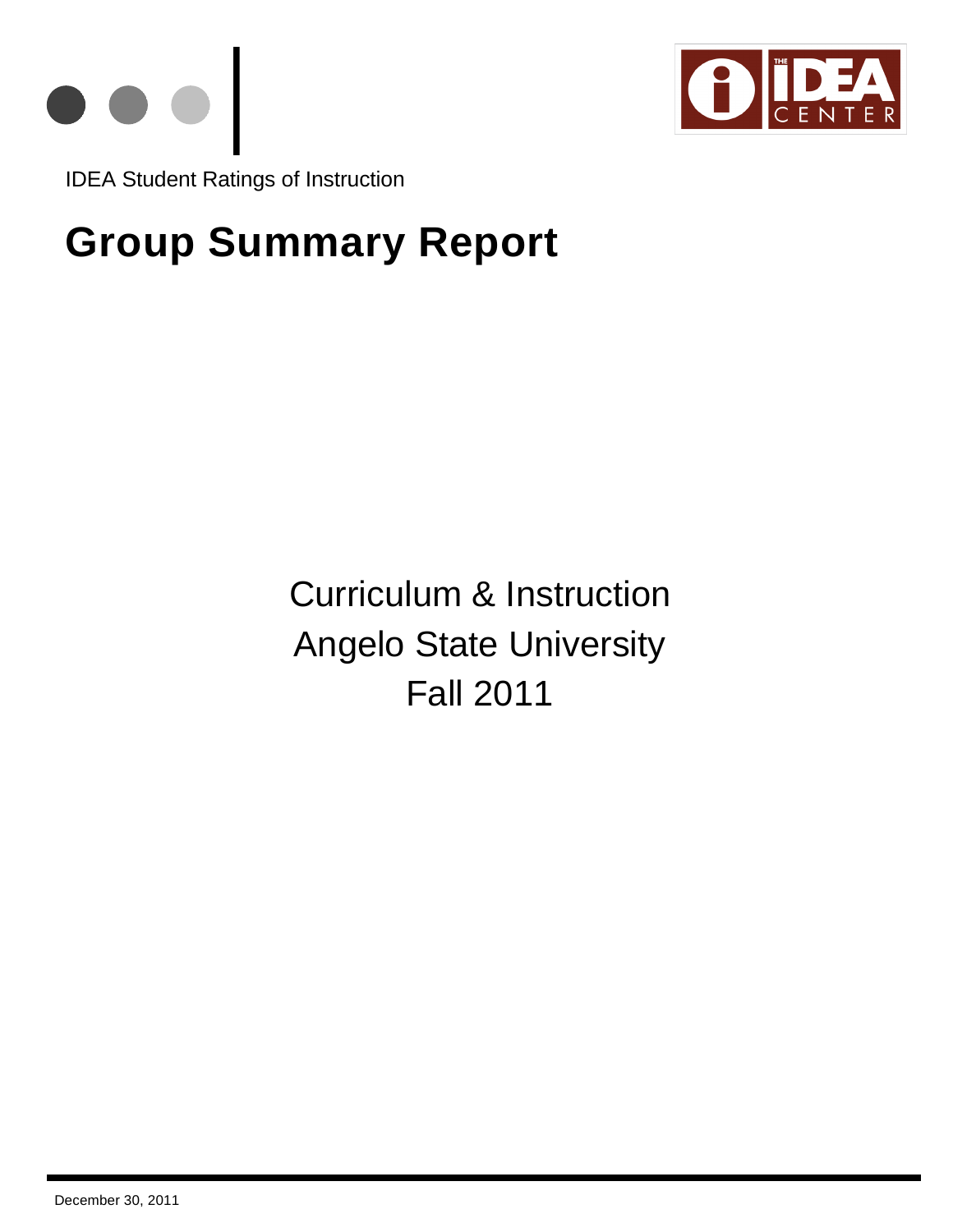## **Page Section**

- 1 Description of Report
- 1 Description of Courses Included in This Report
- 2 I: Faculty Selection of Important and Essential **Objectives**
- 3 II: Student Ratings of Overall Outcomes − Comparison to IDEA Database
- 4 III: Student Ratings of Overall Outcomes − Comparison to This Institution
- 5−6 IV: Student Ratings of Progress on Objectives Chosen as Important or Essential
- 7 V: Teaching Methods and Styles
- 8 VI: Student Self−ratings and Ratings of Course **Characteristics**
- 9 VII: Faculty Self–report of the Institutional Context
- 10 VIII: Additional Questions
- **Note:** Throughout the report, results for the Group are compared to the Institution and to the IDEA database. Institutional norms are based on courses rated in the previous five years provided at least 400 classes were rated during that time. IDEA norms are based on courses rated in the 1998−1999, 1999−2000, and 2000−2001 academic years.

## **Description of Courses Included in This Report**

| <b>Number of Classes Included</b><br>Diagnostic Form<br>Short Form<br>Total      | 33<br>33  |
|----------------------------------------------------------------------------------|-----------|
| Number of Excluded Classes                                                       |           |
| <b>Response Rate</b><br>Classes below 65% Response Rate<br>Average Response Rate | 12<br>67% |
| <b>Class Size</b><br>Average Class Size                                          | 24        |

**Number of Classes**: The confidence you can have in this report increases with the number of classes included. Classes were excluded if faculty members neglected to select Important and Essential objectives. If more than 10 percent of the eligible classes were excluded, the results may not be representative of the Group.

**Response Rate**: A 75% response rate is desirable; 65% is the minimum for dependable results.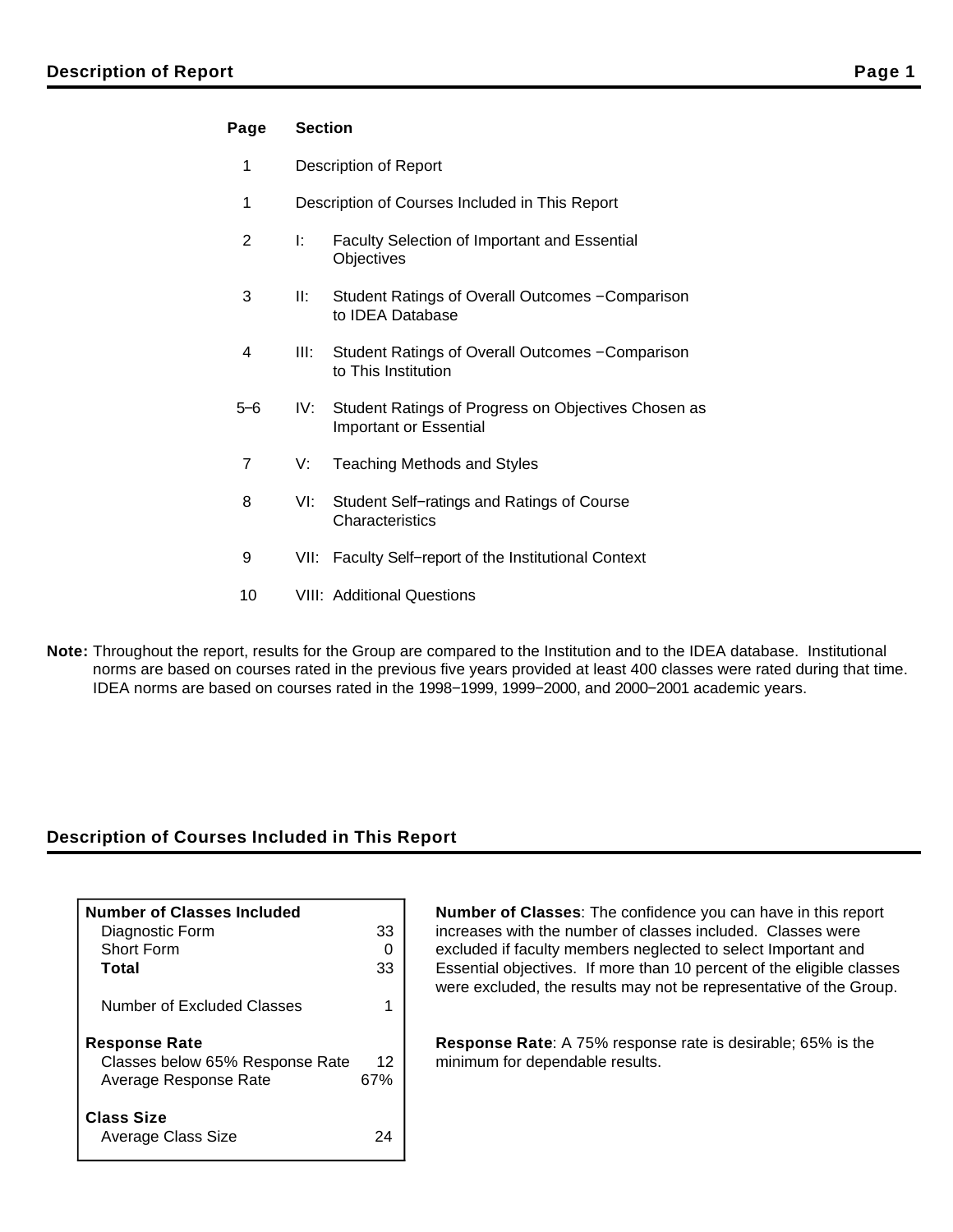The following provides information about the degree to which various learning objectives are emphasized in courses. The percent of classes for which each objective was chosen helps evaluate whether or not program objectives are addressed with appropriate frequency.

In general, it is recommended that 3−5 objectives be selected as Important or Essential for each class. When more than 5 objectives are chosen, effectiveness ratings tend to be adversely affected, perhaps because instructors are trying to accomplish too much.

The information in this section can be used to explore such questions as:

- Are the goals of the program being appropriately emphasized in course sections?
- Are the objectives emphasized consistent with this Group's mission?
- Are some of the Group's curricular goals under− or over−emphasized?
- Are the under−emphasized objectives addressed in another way?
- How does this Group's emphasis compare with the Institution and IDEA?
- On average, are faculty members selecting too many objectives?

|                                                                                                                                                          | Percent of Classes Selecting Objective as |             |                    |  |  |
|----------------------------------------------------------------------------------------------------------------------------------------------------------|-------------------------------------------|-------------|--------------------|--|--|
|                                                                                                                                                          | <b>Important or Essential</b>             |             |                    |  |  |
|                                                                                                                                                          | <b>This Group</b>                         | Institution | <b>IDEA</b> System |  |  |
|                                                                                                                                                          | $(n=33)$                                  | $(n=8,607)$ | $(n=44, 455)$      |  |  |
| Objective 1: Gaining factual knowledge (terminology,<br>classifications, methods, trends)                                                                | 45%                                       | 82%         | 78%                |  |  |
| Objective 2: Learning fundamental principles, generalizations, or<br>theories                                                                            | 58%                                       | 74%         | 75%                |  |  |
| <b>Objective 3:</b> Learning to apply course material (to improve<br>thinking, problem solving, and decisions)                                           | 79%                                       | 68%         | 75%                |  |  |
| Objective 4: Developing specific skills, competencies, and points<br>of view needed by professionals in the field most closely<br>related to this course | 82%                                       | 47%         | 55%                |  |  |
| <b>Objective 5:</b> Acquiring skills in working with others as a member<br>of a team                                                                     | 15%                                       | 18%         | 32%                |  |  |
| Objective 6: Developing creative capacities (writing, inventing,<br>designing, performing in art, music, drama, etc.)                                    | 12%                                       | 13%         | 25%                |  |  |
| <b>Objective 7:</b> Gaining a broader understanding and appreciation<br>of intellectual/cultural activity (music, science, literature, etc.)             | $0\%$                                     | 15%         | 27%                |  |  |
| Objective 8: Developing skill in expressing myself orally or in<br>writing                                                                               | 55%                                       | 34%         | 47%                |  |  |
| Objective 9: Learning how to find and use resources for<br>answering questions or solving problems                                                       | 48%                                       | 23%         | 41%                |  |  |
| Objective 10: Developing a clearer understanding of, and<br>commitment to, personal values                                                               | 0%                                        | 12%         | 23%                |  |  |
| <b>Objective 11:</b> Learning to analyze and critically evaluate ideas,<br>arguments, and points of view                                                 | 30%                                       | 31%         | 49%                |  |  |
| Objective 12: Acquiring an interest in learning more by asking<br>my own questions and seeking answers                                                   | 21%                                       | 18%         | 41%                |  |  |
| Average Number of Objectives Selected As Important or<br><b>Essential</b>                                                                                | 4.5                                       | 4.4         | 5.7                |  |  |
|                                                                                                                                                          |                                           |             |                    |  |  |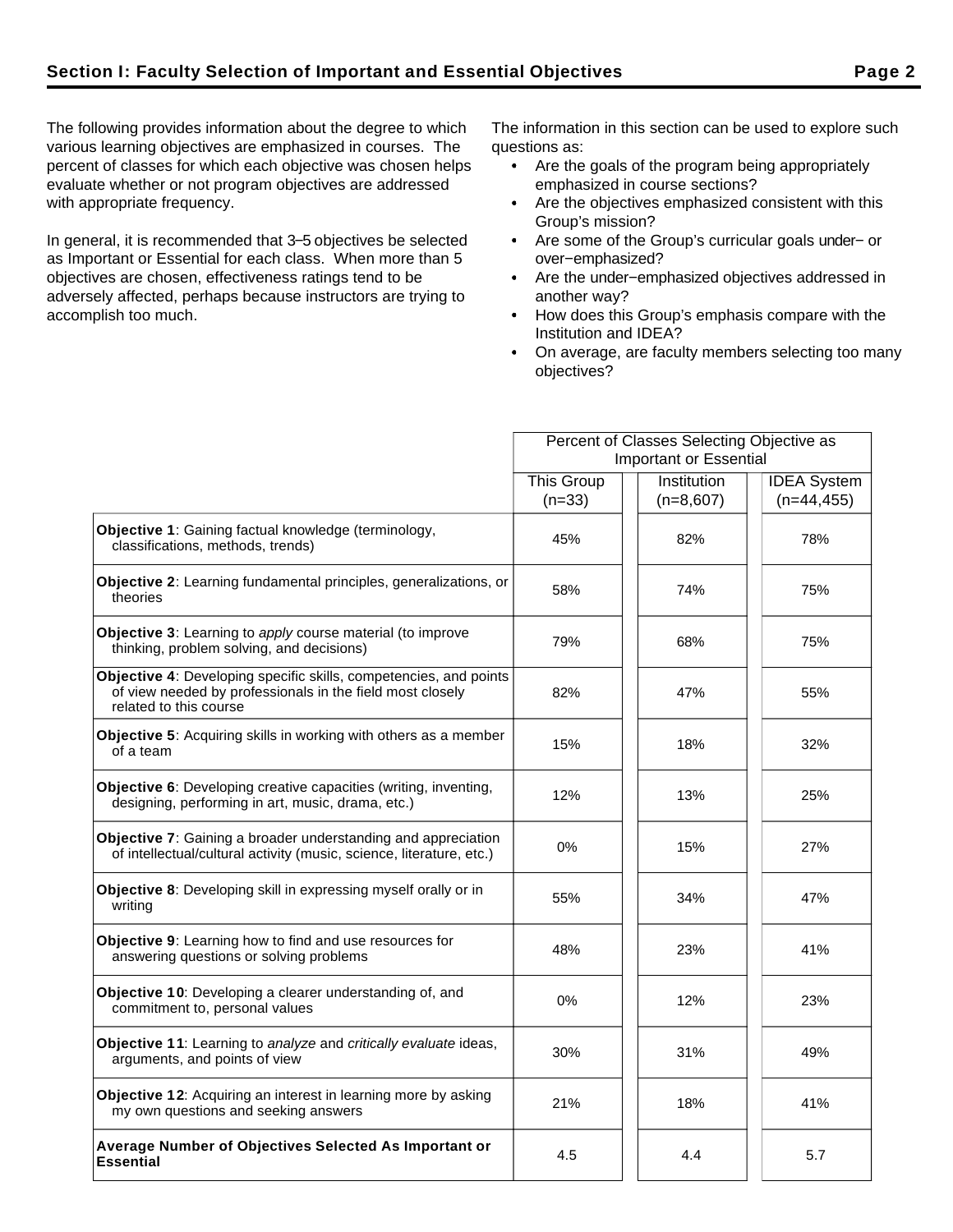The quality of instruction in this unit is shown as judged by the four overall outcomes. "A. Progress on Relevant Objectives" is a result of student ratings of their progress on objectives chosen by instructors. Ratings of individual items about the "B. Excellence of the Teacher" and "C. Excellence of Course" are shown next. "D. Summary Evaluation" averages these three after double weighting the measure of student learning (A). Results for both "raw" and "adjusted" scores are shown as they compare to the IDEA Database. Use results to summarize teaching

effectiveness in the Group.

**Part 1** shows the **percentage of classes** in each of the five performance categories.

Is the distribution of this Group's classes similar to the expected distribution when

**Part 2** provides the averages for the Group and for IDEA norms.

Are the Group's averages

compared to IDEA?

higher or lower than IDEA?

## **Part 1: Distribution of Converted Scores Compared to the IDEA Database**

| Converted<br>Score<br>Category | Expected<br><b>Distribution</b> | A. Progress on<br>Relevant<br><b>Objectives</b> |        | B. Excellence of IC. Excellence of<br>Teacher |        | Course |        | D. Summary<br>Evaluation<br>(Average of<br>$A, B, C$ <sup>1</sup> |        |  |
|--------------------------------|---------------------------------|-------------------------------------------------|--------|-----------------------------------------------|--------|--------|--------|-------------------------------------------------------------------|--------|--|
|                                |                                 | Raw                                             | Adjstd | Raw                                           | Adjstd | Raw    | Adjstd | Raw                                                               | Adjstd |  |
| Much Higher<br>(63 or higher)  | 10%                             | 30%                                             | 9%     | 6%                                            | $0\%$  | 24%    | 6%     | 27%                                                               | 3%     |  |
| Higher<br>$(56 - 62)$          | 20%                             | 42%                                             | 33%    | 45%                                           | 33%    | 30%    | 33%    | 39%                                                               | 36%    |  |
| Similar<br>$(45 - 55)$         | 40%                             | 27%                                             | 52%    | 42%                                           | 52%    | 39%    | 48%    | 33%                                                               | 55%    |  |
| Lower<br>$(38 - 44)$           | 20%                             | 0%                                              | 6%     | 6%                                            | 15%    | 6%     | 12%    | 0%                                                                | 6%     |  |
| Much Lower<br>(37 or lower)    | 10%                             | 0%                                              | 0%     | 0%                                            | $0\%$  | $0\%$  | 0%     | 0%                                                                | $0\%$  |  |
|                                |                                 |                                                 |        |                                               |        |        |        |                                                                   |        |  |

## **Part 2: Average Scores**

| <b>Converted Score</b><br><b>This Summary Report</b> | 59              | 54              | 55  | 52  | 57  | 52  | 58  | 54  |
|------------------------------------------------------|-----------------|-----------------|-----|-----|-----|-----|-----|-----|
| <b>IDEA System</b>                                   | 51 <sup>2</sup> | 51 <sup>2</sup> | 50  | 50  | 50  | 50  | 50  |     |
| 5-point Scale                                        |                 |                 |     |     |     |     |     |     |
| This Summary Report                                  | 4.4             | 4.2             | 4.5 | 4.3 | 4.3 | 4.1 | 4.4 |     |
| <b>IDEA System</b>                                   | 3.8             | 3.8             | 4.2 | 4.2 | 3.9 | 3.9 | 3.9 | 3.9 |

 $1$ Progress on Relevant Objectives is double weighted in the Summary Evaluation.

 $^2$  The IDEA Average is slightly higher than 50 because Essential objectives are double weighted and students typically report greater learning on objectives that the instructor identified as Essential to the class.

Use results to summarize teaching effectiveness in the Group. To the degree that the percentages of the Group's classes in the two highest categories exceeds 30% (Part 1), teaching effectiveness appears to be superior to that in the comparison group. Similarly, if the Group's converted average exceeds 55, and its average on the 5−point scale is 0.3 above that for the comparison group (Part 2), overall teaching effectiveness in the Group appears to be highly favorable.

**Part 3** shows the percentage of classes with ratings **at or above the converted score** of the **IDEA databases**. Results are shown for both raw and adjusted scores. When this percentage exceeds 60%, the inference is that the Group's overall instructional effectiveness was unusually high.

Results in this section address the question:

How does the quality of instruction for this Group compare to the national results?

## **Part 3: Percent of Classes at or Above the IDEA Database Average**

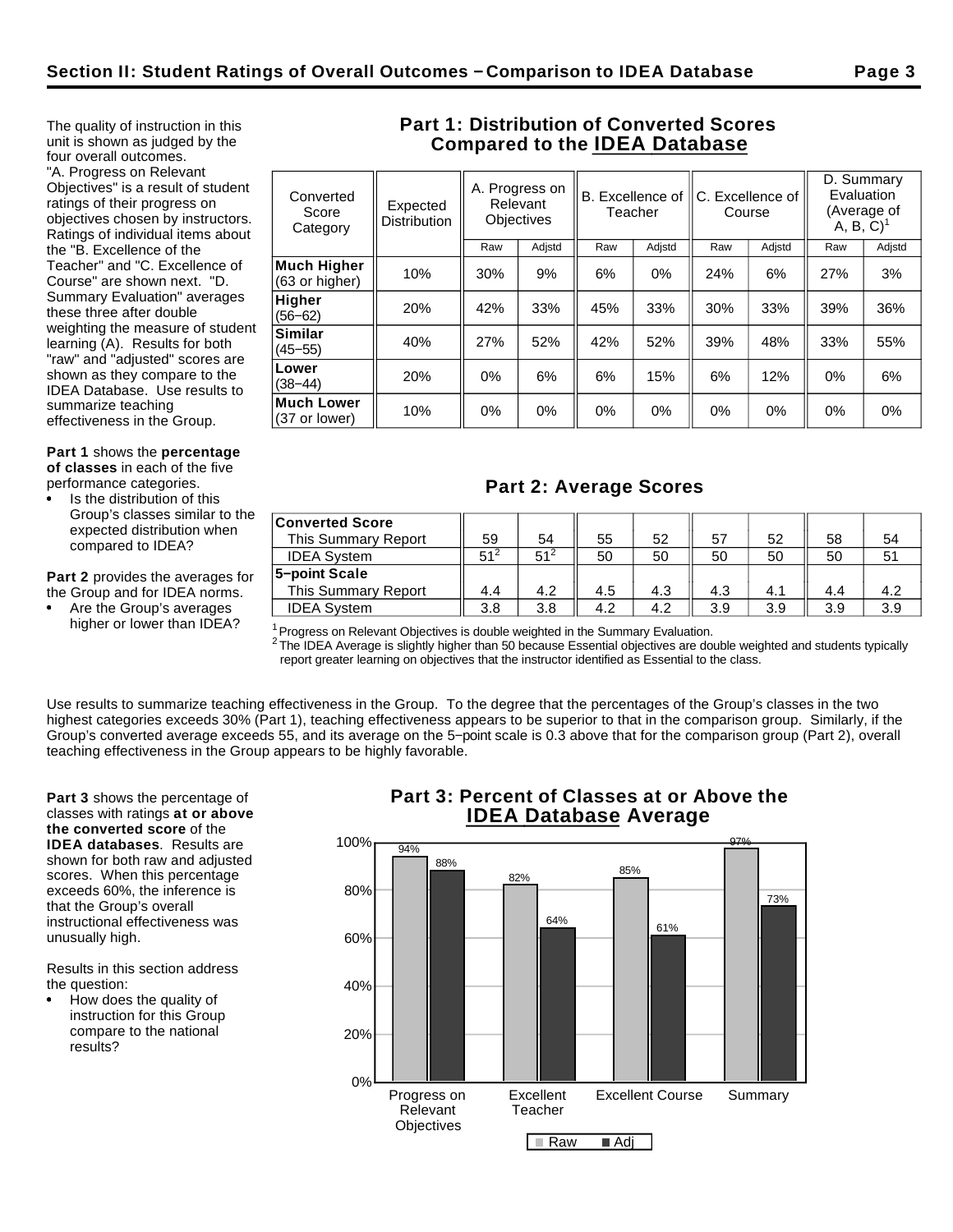This section compares the quality of instruction in this Group to your entire Institution in the same way as it was compared to all classes in the IDEA database (Section II, page 3).

**Part 1** shows the **percentage of classes** in each of five categories.

Is the distribution of this Group's classes similar to the expected distribution when compared to the Institution?

**Lower**<br>(38–44)

**Much Lower**

**Part 2** provides the **averages** for the Group and for Institutional norms.

- Are the Group's averages higher or lower than the Institution?
- Is the Institution (compared to IDEA) higher or lower than the IDEA system average? (See page 3 for IDEA System averages.)

Note: Institutional norms are based on courses rated in the previous five years.

|                                      |                                 |                                                                                                  |        |     |        |        |        | D. Summary             |             |
|--------------------------------------|---------------------------------|--------------------------------------------------------------------------------------------------|--------|-----|--------|--------|--------|------------------------|-------------|
| Converted<br>Score<br>Category       | Expected<br><b>Distribution</b> | A. Progress on<br>B. Excellence of IC. Excellence of<br>Relevant<br>Teacher<br><b>Objectives</b> |        |     |        | Course |        | Evaluation<br>A, B, C) | (Average of |
|                                      |                                 | Raw                                                                                              | Adjstd | Raw | Adjstd | Raw    | Adjstd | Raw                    | Adjstd      |
| <b>Much Higher</b><br>(63 or higher) | 10%                             | 9%                                                                                               | 6%     | 0%  | $0\%$  | 12%    | 3%     | 3%                     | $0\%$       |
| Higher<br>$(56 - 62)$                | 20%                             | 36%                                                                                              | 21%    | 42% | 21%    | 30%    | 27%    | 39%                    | 24%         |
| <b>Similar</b><br>$(45 - 55)$        | 40%                             | 45%                                                                                              | 61%    | 42% | 48%    | 39%    | 39%    | 52%                    | 58%         |

## **Part 1: Distribution of Converted Scores Compared to This Institution**

(38−44) 20% 9% 9% 9% 24% 15% 24% 6% 15%

|| 10% || 0% || 3% || 6% || 6% || 3% || 6% || 0% || 3% || 3% || 3% || 3% || 3% || 3% || 3% || 3% || 3% || 3% |

| <b>Converted Score</b>                 |     |     |     |     |     |     |     |     |
|----------------------------------------|-----|-----|-----|-----|-----|-----|-----|-----|
| This Summary Report                    | 54  | 52  | 51  | 49  | 53  | 50  | 54  | 51  |
| This Institution                       | 50  | 50  | 50  | 50  | 50  | 50  | 50  | 50  |
| This Institution<br>(compared to IDEA) | 56  | 53  | 53  | 52  | 54  | 53  | 55  | 53  |
| 5-point Scale                          |     |     |     |     |     |     |     |     |
| This Summary Report                    | 4.4 | 4.2 | 4.5 | 4.3 | 4.3 | 4.1 | 4.4 | 4.2 |
| This Institution                       | 4.2 | 4.1 | 4.4 | 4.3 | 4.2 | 4.1 | 4.3 | 4.2 |

 $1$  Progress on Relevant Objectives is double weighted in the Summary Evaluation.

**Part 3** shows the percentage of classes with ratings **at or above the converted score** of **This Institution**. Results are shown for both raw and adjusted scores.

Results in this section address the question:

How does the quality of instruction for this Group compare to the Institution?

## **Part 3: Percent of Classes at or Above This Institution's Average**

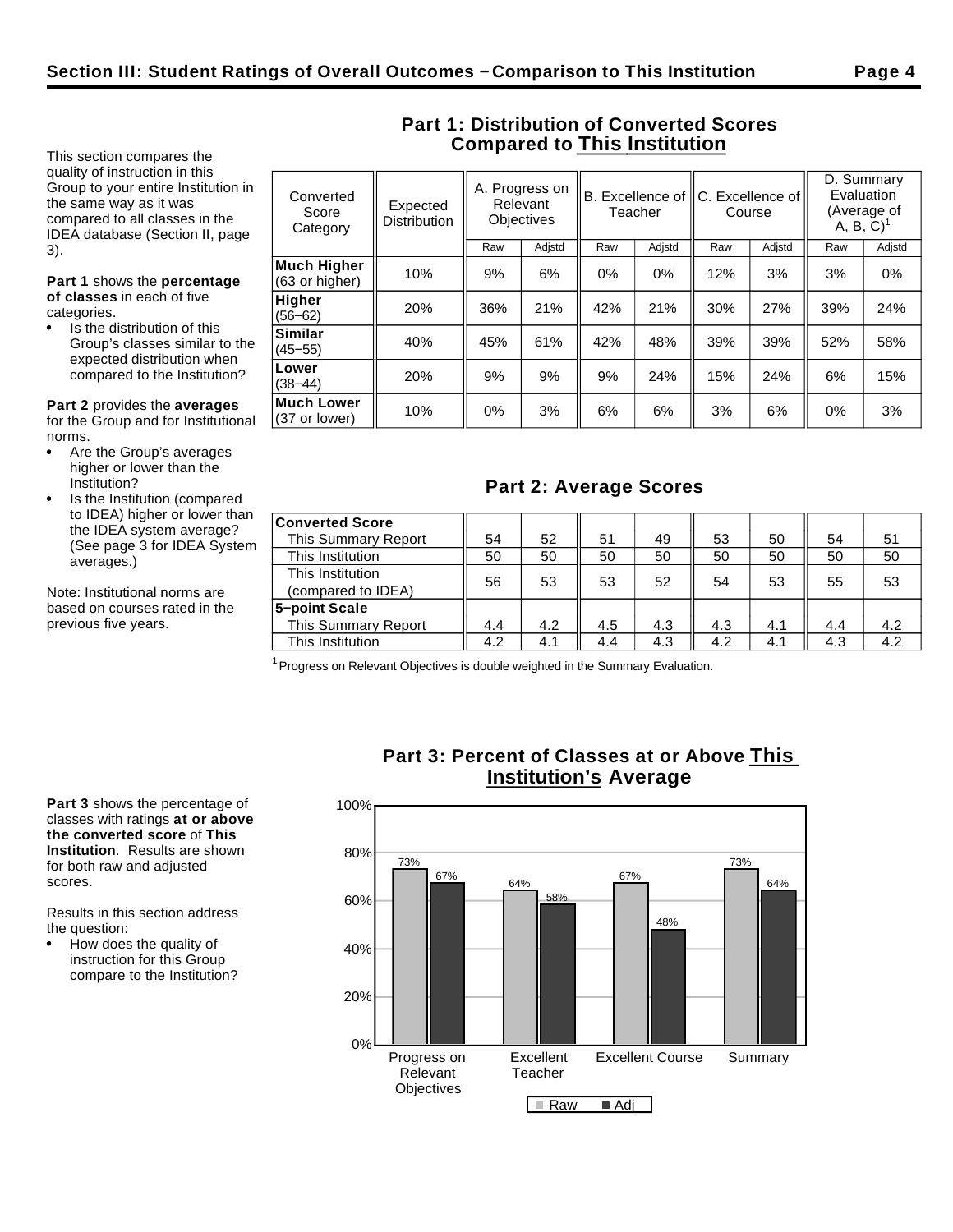Tables in this section compare ratings of progress and "relevance" for the 12 objectives for this Group, with ratings for other classes at your institution and for all classes in the IDEA database. The tables on the left side of the page report averages (raw and adjusted) for the Group and the two comparison groups; they also display the number of classes for which the objective was selected as "relevant" (Important or Essential). For each of these groups, progress ratings are reported only for "relevant" classes.

By comparing progress ratings across the 12 learning objectives, you can determine if there are significant differences in how well various objectives were achieved. Since students rate their progress higher on some objectives than on others, conclusions may need to be modified by comparing the Group's results with those for the Institution and/or IDEA. Results in this section should help you determine if special attention should be given to improving learning on one or more objective(s). Results in the section are of special value to accrediting agencies and assessment programs.

**Raw Average**: Answers accreditation/assessment questions related to how well each objective was achieved; these are indicators of self−assessed learning.

**Adjusted Average**: Useful primarily in comparing instructors or classes; they "level the playing field" by taking into account factors that affect learning other than instructional quality.

**Bar Graphs**: Useful in determining if "standards" or "expectations" have been met. For example, you may have established a target requiring that at least 50 percent of classes pursuing a given objective should achieve an average progress rating of at least 4.0. If this expectation was achieved, the darkest bar will exceed the 50% level. By comparing the Group's results with those for the IDEA database and the Institution, you can also make inferences about the rigor of the standards you have established for the Group.

**Objective 1**: Gaining factual knowledge (terminology, classifications, methods, trends)

|                    | Raw Avg. |     | Adjstd. Avg.   # of Classes | This report        |    |    |    |    |    |    |    |    |                 |
|--------------------|----------|-----|-----------------------------|--------------------|----|----|----|----|----|----|----|----|-----------------|
| This report        | 4.4      | 4.2 | 15                          | <b>Institution</b> |    |    |    |    |    |    |    |    |                 |
| Institution        | 4.3      | 4.2 | 7,062                       | <b>IDEA System</b> |    |    |    |    |    |    |    |    |                 |
| <b>IDEA System</b> | 4.0      | 4.0 | 31,991                      |                    | 20 | 30 | 40 | 50 | 60 | 70 | 80 | 90 | 10 <sub>C</sub> |

**This report** Institution IDEA System

**Objective 2**: Learning fundamental principles, generalizations, or theories

|                    | Raw Avg. | Adjstd. Avg. | # of Classes |
|--------------------|----------|--------------|--------------|
| This report        | 4.4      | 4.2          | 19           |
| Institution        | 4.2      | 4.1          | 6,350        |
| <b>IDEA System</b> | 3.9      | 3.9          | 30,398       |

**Objective 3**: Learning to apply course material (to improve thinking, problem solving, and decisions)

|                    | Raw Avg. |     | Adjstd. Avg.   # of Classes |
|--------------------|----------|-----|-----------------------------|
| This report        | 4.4      | 4.2 | 26                          |
| Institution        | 4.3      | 4.1 | 5,878                       |
| <b>IDEA System</b> | 4.0      | 4.0 | 30,442                      |

**Objective 4**: Developing specific skills, competencies, and points of view needed by professionals in the field most closely related to this course

|                    | Raw Avg. | Adjstd. Avg. | # of Classes |
|--------------------|----------|--------------|--------------|
| This report        | 4.5      | 4.2          | 27           |
| Institution        | 4.3      | 4.1          | 4.042        |
| <b>IDEA System</b> | 4.0      | 4.0          | 21,568       |



0 10 20 30 40 50 60 70 80 90 100

0 10 20 30 40 50 60 70 80 90 100

**Objective 5**: Acquiring skills in working with others as a member of a team

|                    | Raw Avg. | Adjstd. Avg. | # of Classes |
|--------------------|----------|--------------|--------------|
| This report        | 4.5      | 4.3          | 5            |
| Institution        | 4.3      | 4.0          | 1.517        |
| <b>IDEA System</b> | 3.9      | 3.9          | 12,088       |



**4.00 3.75 3.50** 

**Percent of classes where Raw Average was at least:**



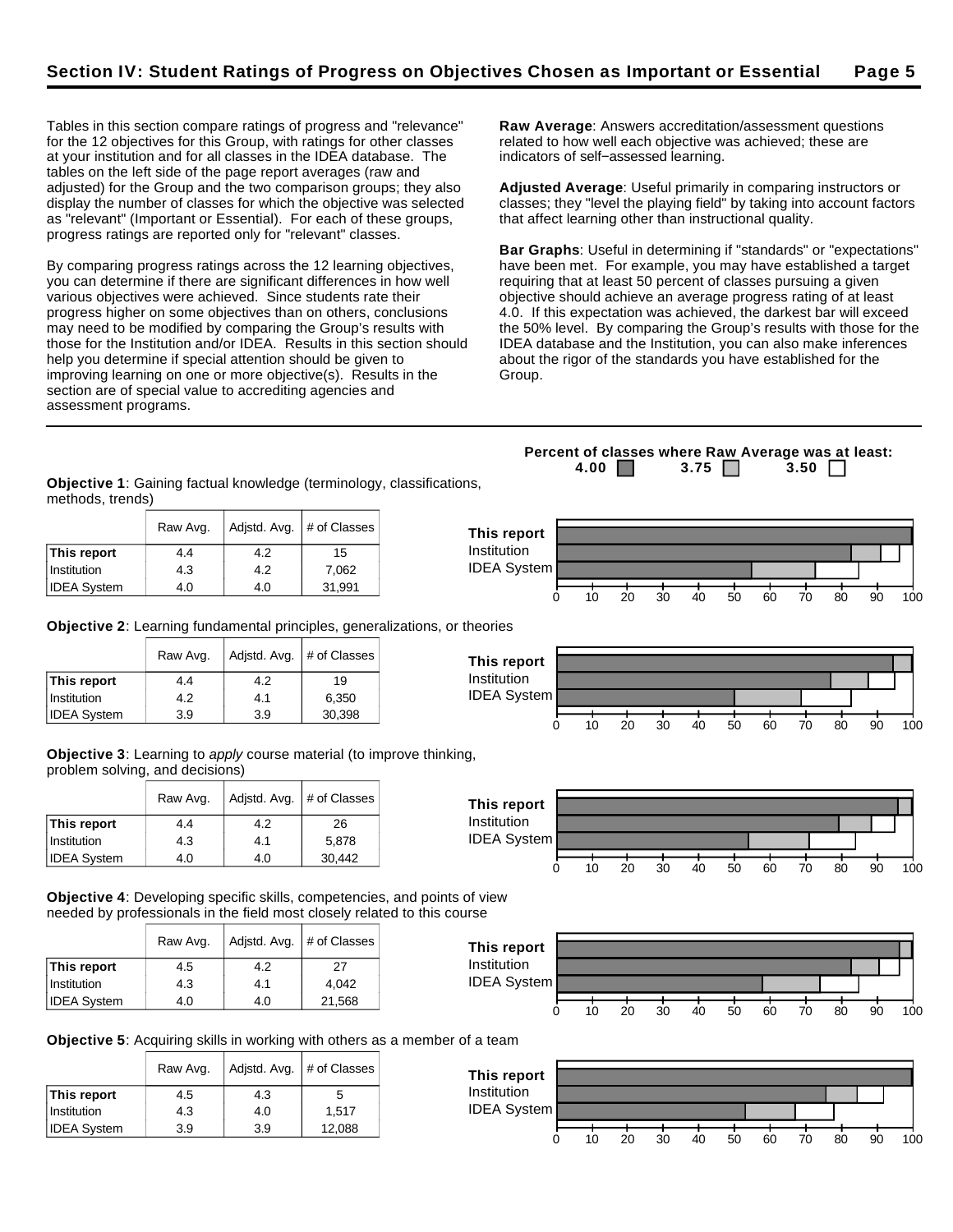**Objective 6**: Developing creative capacities (writing, inventing, designing, performing in art, music, drama, etc.)

|                    | Raw Avg. |     | Adistd. Avg. $#$ of Classes |
|--------------------|----------|-----|-----------------------------|
| This report        | 4.0      | 3.7 |                             |
| Institution        | 4.3      | 4.0 | 1.148                       |
| <b>IDEA System</b> | 3.9      | 3.9 | 9.290                       |

**Objective 7**: Gaining a broader understanding and appreciation of intellectual/cultural activity (music, science, literature, etc.)

|                    | Raw Avg. | Adjstd. Avg. | # of Classes |
|--------------------|----------|--------------|--------------|
| This report        | NA       | NA           |              |
| Institution        | 4.1      | 4.0          | 1,288        |
| <b>IDEA System</b> | 3.7      | 3.7          | 10,256       |

**Objective 8**: Developing skill in expressing myself orally or in writing

|                    | Raw Avg. | Adjstd. Avg. | # of Classes |  |  |
|--------------------|----------|--------------|--------------|--|--|
| This report        | 4.2      | 4.0          | 18           |  |  |
| Institution        | 4.1      | 4.0          | 2.904        |  |  |
| <b>IDEA System</b> | 3.8      | 3.8          | 18,174       |  |  |

**Objective 9**: Learning how to find and use resources for answering questions or solving problems

|                    | Raw Avg. |     | Adjstd. Avg.   # of Classes |  |
|--------------------|----------|-----|-----------------------------|--|
| This report        | 4.4      | 4.2 | 16                          |  |
| Institution        | 4.1      | 4.0 | 1,964                       |  |
| <b>IDEA System</b> | 3.7      | 3.7 | 15,656                      |  |

**Objective 10**: Developing a clearer understanding of, and commitment to, personal values

|                    | Raw Avg. | Adjstd. Avg. | # of Classes |
|--------------------|----------|--------------|--------------|
| This report        | ΝA       | NA           |              |
| Institution        | 4.0      | 3.8          | 1.018        |
| <b>IDEA System</b> | 3.8      | 3.8          | 8,715        |

**Objective 11**: Learning to analyze and critically evaluate ideas, arguments, and points of view

|                    | Raw Avg. | Adjstd. Avg. | # of Classes |
|--------------------|----------|--------------|--------------|
| This report        | 4.3      | 4.2          | 10           |
| Institution        | 4.1      | 4.0          | 2,701        |
| <b>IDEA System</b> | 3.8      | 3.8          | 18,909       |

**Objective 12**: Acquiring an interest in learning more by asking my own questions and seeking answers

|                    | Raw Avg. | Adjstd. Avg. | # of Classes |
|--------------------|----------|--------------|--------------|
| This report        | 4.4      | 4.2          |              |
| Institution        | 4.1      | 4.0          | 1,560        |
| <b>IDEA System</b> | 3.8      | 3.8          | 15,616       |















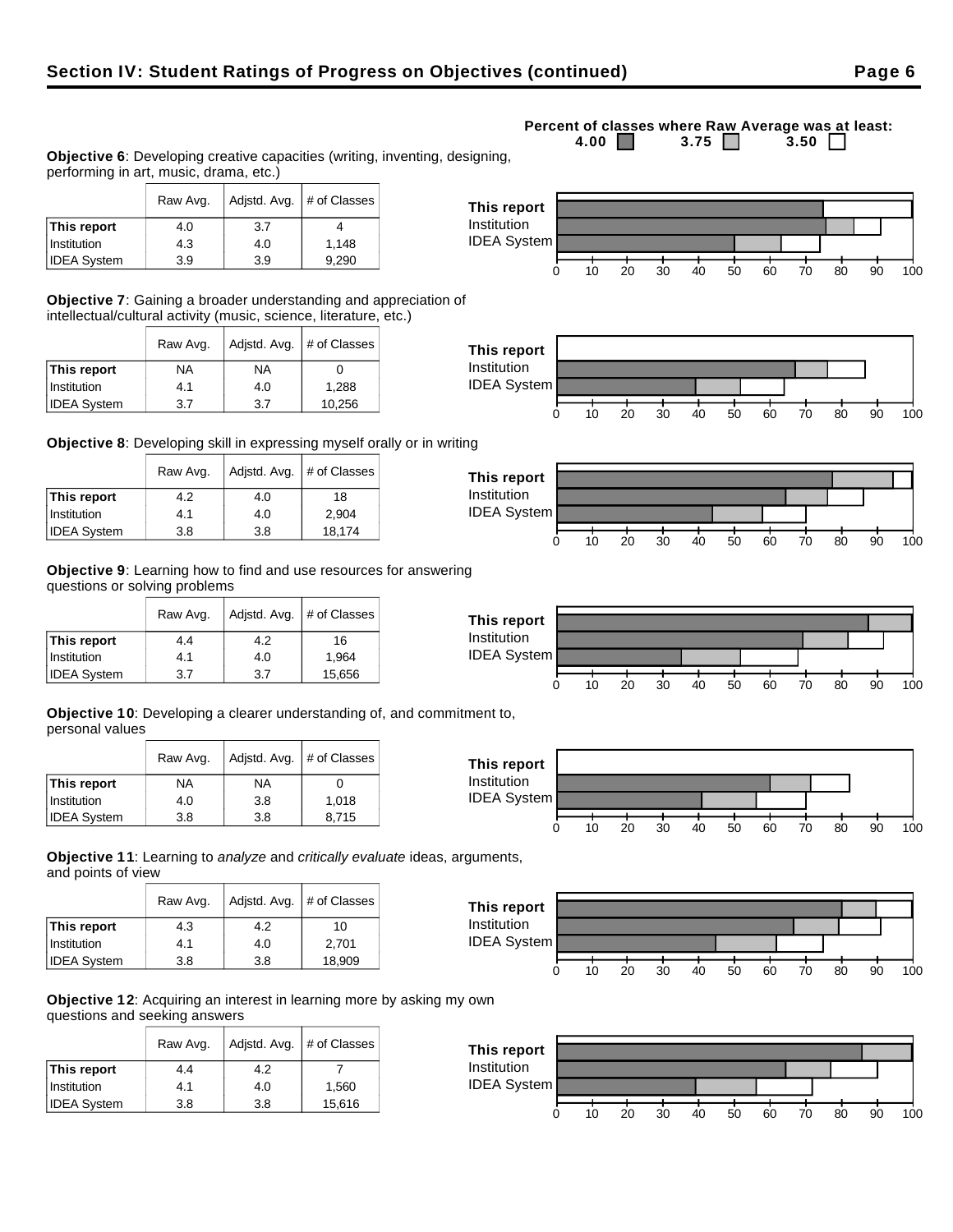## **Section V: Teaching Methods and Styles Page 7 Access Page 7 Access Page 7 Access Page 7**

This section is intended to support teaching improvement efforts. The 20 teaching methods assessed in the IDEA system (grouped into five "approaches" to teaching) are listed. The number of classes for which a given method was related to relevant (Important or Essential) objectives is indicated in the second column, and the third and fourth columns show the average and standard deviation of ratings. The graph on the right hand side of the page contains the information most pertinent to instructional improvement.

It shows the percentage of classes where the method was employed relatively frequently (a positive finding) or relatively infrequently (a negative finding). It is suggested that teaching improvement efforts be focused on methods/approaches where the dark bar (infrequent use) is greater than 30%, especially if the method is important to objectives in many classes (column 2).

**33 classes** in this Group used the Diagnostic Form.

| <b>Teaching Methods and Styles</b>                                                                                                 | No. of<br><b>Classes</b> | Avg. | s.d. <sup>1</sup> | "Infrequently" ( $\equiv$ ) or "Frequently" ( $\equiv$ ) Used |    |    |    |    | % of Classes Where Method was |    |    |    |    |     |
|------------------------------------------------------------------------------------------------------------------------------------|--------------------------|------|-------------------|---------------------------------------------------------------|----|----|----|----|-------------------------------|----|----|----|----|-----|
| A. Stimulating Student Interest                                                                                                    |                          |      |                   |                                                               |    |    |    |    |                               |    |    |    |    |     |
| 4. Demonstrated the importance and significance of the subject matter                                                              | 33                       | 4.6  | 0.3               |                                                               |    |    |    |    |                               |    |    |    |    |     |
| 8. Stimulated students to intellectual effort beyond that required by most<br>courses                                              | 33                       | 4.3  | 0.4               |                                                               |    |    |    |    |                               |    |    |    |    |     |
| 13. Introduced stimulating ideas about the subject                                                                                 | 33                       | 4.3  | 0.4               |                                                               |    |    |    |    |                               |    |    |    |    |     |
| 15. Inspired students to set and achieve goals which really challenged<br>them                                                     | 33                       | 4.4  | 0.4               | 0                                                             | 10 | 20 | 30 | 40 | 50                            | 60 | 70 | 80 | 90 | 100 |
| <b>B. Fostering Student Collaboration</b>                                                                                          |                          |      |                   |                                                               |    |    |    |    |                               |    |    |    |    |     |
| 5. Formed "teams" or "discussion groups" to facilitate learning                                                                    | 5                        | 4.1  | 0.4               |                                                               |    |    |    |    |                               |    |    |    |    |     |
| 16. Asked students to share ideas and experiences with others whose<br>backgrounds and viewpoints differ from their own            | 19                       | 4.2  | 0.4               |                                                               |    |    |    |    |                               |    |    |    |    |     |
| 18. Asked students to help each other understand ideas or concepts                                                                 | 25                       | 4.2  | 0.5               |                                                               |    |    |    |    |                               |    |    |    |    |     |
|                                                                                                                                    |                          |      |                   | 0                                                             | 10 | 20 | 30 | 40 | 50                            | 60 | 70 | 80 | 90 | 100 |
| <b>C. Establishing Rapport</b>                                                                                                     |                          |      |                   |                                                               |    |    |    |    |                               |    |    |    |    |     |
| 1. Displayed a personal interest in students and their learning                                                                    | 24                       | 4.5  | 0.4               |                                                               |    |    |    |    |                               |    |    |    |    |     |
| 2. Found ways to help students answer their own questions                                                                          | 33                       | 4.3  | 0.3               |                                                               |    |    |    |    |                               |    |    |    |    |     |
| 7. Explained the reasons for criticisms of students' academic<br>performance                                                       | 33                       | 4.4  | 0.3               |                                                               |    |    |    |    |                               |    |    |    |    |     |
| 20. Encouraged student-faculty interaction outside of class (office visits,<br>phone calls, e-mail, etc.)                          | 10                       | 4.4  | 0.3               | 0                                                             | 10 | 20 | 30 | 40 | 50                            | 60 | 70 | 80 | 90 | 100 |
| D. Encouraging Student Involvement                                                                                                 |                          |      |                   |                                                               |    |    |    |    |                               |    |    |    |    |     |
| 9. Encouraged students to use multiple resources (e.g. data banks,                                                                 | 16                       | 4.5  | 0.3               |                                                               |    |    |    |    |                               |    |    |    |    |     |
| library holdings, outside experts) to improve understanding                                                                        |                          |      |                   |                                                               |    |    |    |    |                               |    |    |    |    |     |
| 11. Related course material to real life situations                                                                                | 23                       | 4.5  | 0.4               |                                                               |    |    |    |    |                               |    |    |    |    |     |
| 14. Involved students in "hands on" projects such as research, case<br>studies, or "real life" activities                          | 17                       | 4.5  | 0.4               |                                                               |    |    |    |    |                               |    |    |    |    |     |
| 19. Gave projects, tests, or assignments that required original or creative<br>thinking                                            | 24                       | 4.4  | 0.4               |                                                               |    |    |    |    |                               |    |    |    |    |     |
| <b>E. Structuring Classroom Experiences</b>                                                                                        |                          |      |                   | 0                                                             | 10 | 20 | 30 | 40 | 50                            | 60 | 70 | 80 | 90 | 100 |
|                                                                                                                                    |                          |      |                   |                                                               |    |    |    |    |                               |    |    |    |    |     |
| 3. Scheduled course work (class activities, tests, projects) in ways<br>which encouraged students to stay up to date in their work | 7                        | 4.6  | 0.3               |                                                               |    |    |    |    |                               |    |    |    |    |     |
| 6. Made it clear how each topic fit into the course                                                                                | 33                       | 4.4  | 0.3               |                                                               |    |    |    |    |                               |    |    |    |    |     |
| 10. Explained course material clearly and concisely                                                                                | 33                       | 4.4  | 0.3               |                                                               |    |    |    |    |                               |    |    |    |    |     |
| 12. Gave tests, projects, etc. that covered the most important points of<br>the course                                             | 23                       | 4.6  | 0.3               |                                                               |    |    |    |    |                               |    |    |    |    |     |
| 17. Provided timely and frequent feedback on tests, reports, projects, etc.<br>to help students improve                            | 0                        | NA   | <b>NA</b>         |                                                               |    |    |    |    |                               |    |    |    |    |     |
|                                                                                                                                    |                          |      |                   | 0                                                             | 10 | 20 | 30 | 40 | 50                            | 60 | 70 | 80 | 90 | 100 |

Ratings were made on a 5−point scale (1=Hardly ever, 5=Almost always)

<sup>1</sup>Approximately two−thirds of class averages will be within 1 standard deviation of the group's average.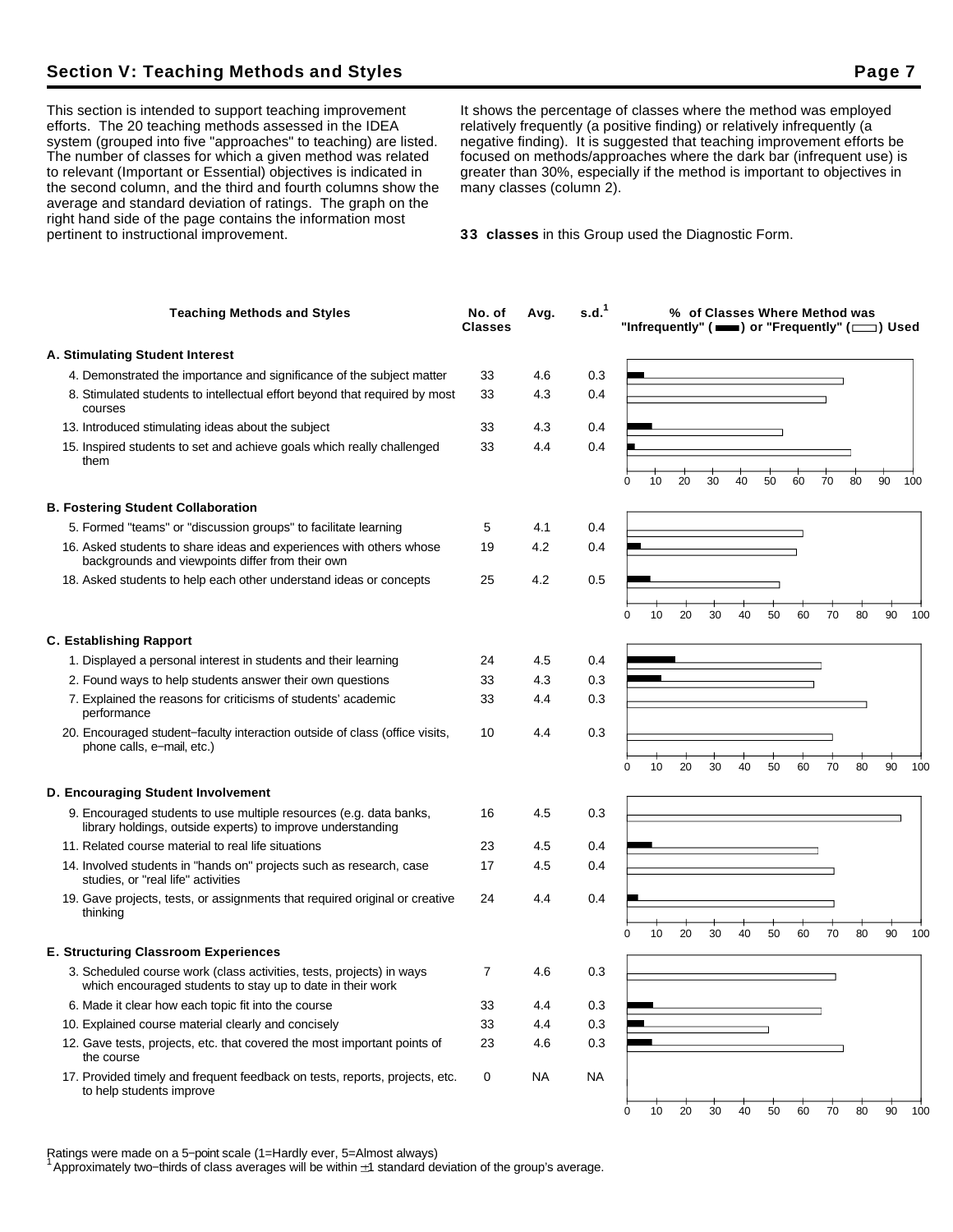**Part A** describes student motivation, work habits, and academic effort, all of which affect student learning. The table gives averages for this Group, your Institution, and the IDEA database. It also shows the percentage of classes with averages below 3.0 and 4.0 or above. Although the information in this section is largely descriptive, it can be used to explore such important questions as:

- Is there a need to make a special effort to improve student motivation and conscientiousness?
- Are these results consistent with expectations?
- Does the percent of classes below 3.0  $\bullet$ or 4.0 or above raise concerns or suggest strengths?

Averages for classes in this report are considered "similar" to the comparison group if they are within  $\pm$  .3 of the Institution or the IDEA average, respectively.

**Part B** provides information about course characteristics. Some of the questions addressed are:

- When compared to the IDEA and Institutional databases is the amount of reading, work other than reading, or difficulty for courses included in this summary report unusual?
- Are these results consistent with expectations?
- Does the percent of classes below 3.0 or 4.0 or above raise concerns or suggest strengths?

Averages for classes in this report are considered "similar" to the comparison group if they are within  $\pm$  .3 of the Institution or the IDEA average, respectively.

#### Part C summarizes students' responses to As a result of taking this course, I have more positive feelings toward this field of study. This item is most meaningful for courses taken by many non−majors.

Some of the questions addressed are:

- Are students developing a respect and appreciation for the discipline?
- Is the average Converted Score above or below 50 (the average for the converted score distribution)?

|  | A. Student Self-ratings |
|--|-------------------------|

| <b>Diagnostic Form (Short Form)</b><br><b>Item Number and Item</b> |                    | Average | $%$ of<br><b>Classes</b><br>Below 3.0 | % of<br><b>Classes</b><br>$4.0$ or<br>Above |
|--------------------------------------------------------------------|--------------------|---------|---------------------------------------|---------------------------------------------|
|                                                                    | This report        | 3.9     | 12%                                   | 55%                                         |
| 36. I had a strong desire to take<br>this course.                  | Institution        | 3.8     | 12%                                   | 42%                                         |
|                                                                    | <b>IDEA System</b> | 3.7     | 16%                                   | 36%                                         |
| 37. I worked harder on this course                                 | This report        | 3.9     | 0%                                    | 42%                                         |
| than on most courses I have<br>taken.                              | Institution        | 3.8     | 5%                                    | 37%                                         |
|                                                                    | <b>IDEA System</b> | 3.6     | 13%                                   | 24%                                         |
|                                                                    | This report        | 3.8     | 15%                                   | 36%                                         |
| 38. I really wanted to take this<br>course from this instructor.   | Institution        | 3.7     | 12%                                   | 40%                                         |
|                                                                    | <b>IDEA System</b> | 3.4     | 27%                                   | 22%                                         |
| 39. (15) I really wanted to take this                              | This report        | 3.6     | 9%                                    | 24%                                         |
| course regardless of who                                           | Institution        | 3.5     | 19%                                   | 19%                                         |
| taught it.                                                         | <b>IDEA System</b> | 3.3     | 25%                                   | 13%                                         |
| 43. (13) As a rule, I put forth more                               | This report        | 4.1     | 0%                                    | 76%                                         |
| effort than other students on                                      | Institution        | 3.9     | 0%                                    | 46%                                         |
| academic work.                                                     | <b>IDEA System</b> | 3.6     | 1%                                    | 15%                                         |

## **B. Student Ratings of Course Characteristics**

| <b>Diagnostic Form</b><br><b>Item Number and Item</b>    |                    | Average | $%$ of<br><b>Classes</b><br>Below 3.0 | % of<br><b>Classes</b><br>$4.0$ or<br>Above |
|----------------------------------------------------------|--------------------|---------|---------------------------------------|---------------------------------------------|
|                                                          | This report        | 3.3     | 15%                                   | 6%                                          |
| 33. Amount of reading                                    | Institution        | 3.4     | 25%                                   | 18%                                         |
|                                                          | <b>IDEA System</b> | 3.2     | 33%                                   | 15%                                         |
|                                                          | This report        | 3.6     | 6%                                    | 18%                                         |
| 34. Amount of work in other<br>(non-reading) assignments | Institution        | 3.5     | 16%                                   | 26%                                         |
|                                                          | <b>IDEA System</b> | 3.4     | 21%                                   | 18%                                         |
|                                                          | This report        | 3.4     | 12%                                   | 9%                                          |
| 35. Difficulty of subject matter                         | Institution        | 3.5     | 13%                                   | 23%                                         |
|                                                          | <b>IDEA System</b> | 3.4     | 20%                                   | 18%                                         |

## **C. Improved Student Attitude**

40. (16) As a result of taking this course, I have more positive feelings toward this field of study.

|                    | 5-point Scale |          | <b>Converted Score</b> | (Compared to IDEA) |
|--------------------|---------------|----------|------------------------|--------------------|
|                    | Raw           | Adjusted | Raw                    | Adjusted           |
| This report        | 4.3           | 3.9      | 56                     | 51                 |
| Institution        | 4.1           | 3.9      |                        |                    |
| <b>IDEA System</b> | 3.9           | 3.9      |                        |                    |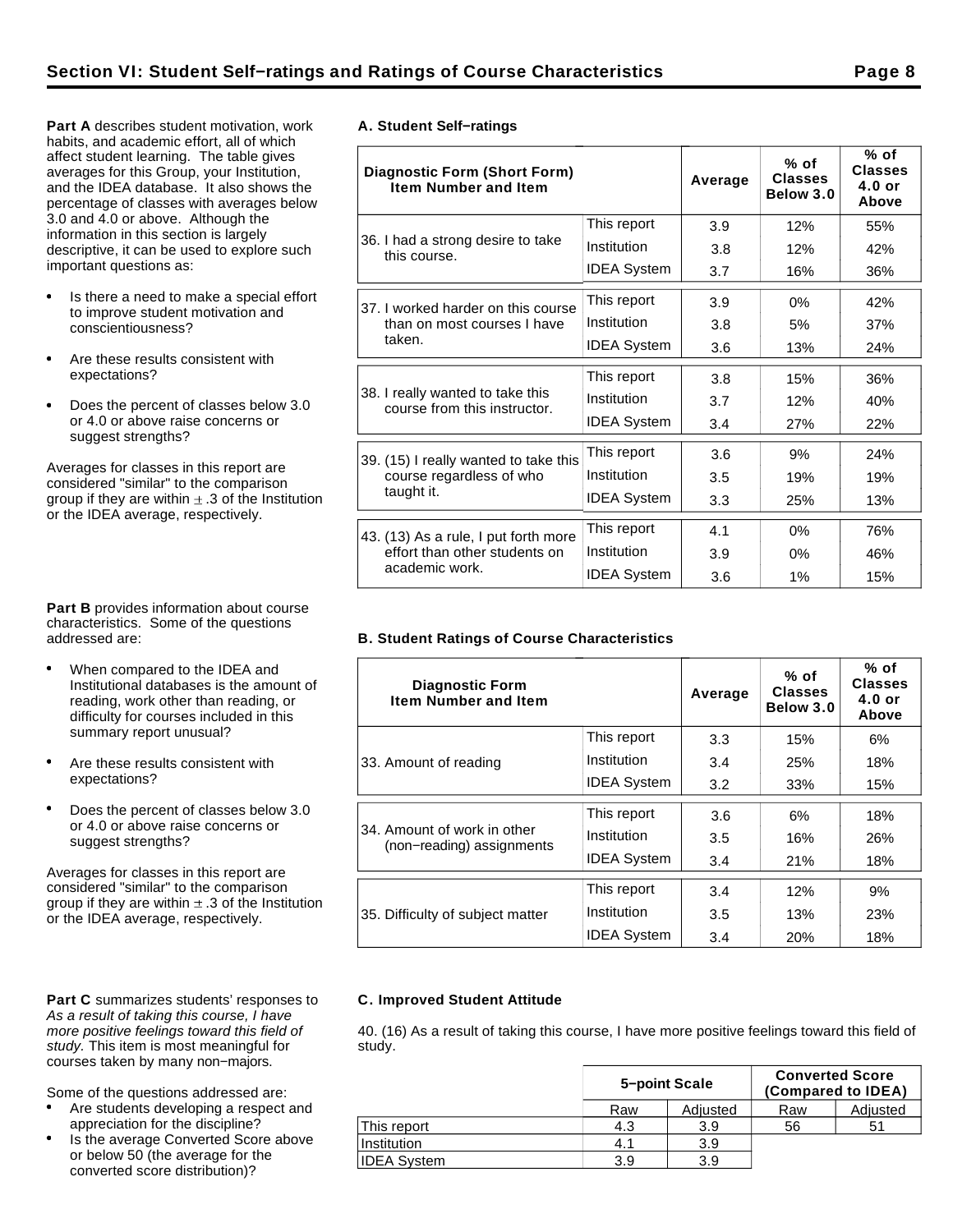## **A. Primary and Secondary Instructional Approaches**

This table shows the relative frequency of various approaches to instruction. The success of a given approach is dependent on the class objectives, but since students have different learning styles, it is generally desirable that they be exposed to a variety of approaches. Instructors reported this information on the Faculty Information Form.

| <b>Number Rating: 33</b> | Percent indicating instructional approach as: |                  |  |  |
|--------------------------|-----------------------------------------------|------------------|--|--|
|                          | Primary                                       | <b>Secondary</b> |  |  |
| Lecture                  | $0\%$                                         | $0\%$            |  |  |
| Discussion/Recitation    | 0%                                            | $0\%$            |  |  |
| Seminar                  | 0%                                            | 0%               |  |  |
| Skill/Activity           | 0%                                            | $0\%$            |  |  |
| Laboratory               | $0\%$                                         | 0%               |  |  |
| <b>Field Experience</b>  | 0%                                            | $0\%$            |  |  |
| Studio                   | $0\%$                                         | $0\%$            |  |  |
| Multi-Media              | $0\%$                                         | $0\%$            |  |  |
| Practicum/Clinic         | $0\%$                                         | $0\%$            |  |  |
| Other/Not Indicated      | 100%                                          | 100%             |  |  |

#### **B. Course Emphases**

| This section shows the degree to                                                                                                                                                                                                                                       | <b>Number</b>                  | Percent indicating amount required was: |                 |       |       |
|------------------------------------------------------------------------------------------------------------------------------------------------------------------------------------------------------------------------------------------------------------------------|--------------------------------|-----------------------------------------|-----------------|-------|-------|
| which classes in this area expose<br>students to various kinds of                                                                                                                                                                                                      |                                | Rating                                  | ∥None or Little | Some  | Much  |
| academic activities. Generally,<br>proficiency is related to the amount<br>of exposure. Are we giving students<br>enough opportunity to develop the<br>skills they need after graduation?<br>Instructors reported this information<br>on the Faculty Information Form. | Writina                        |                                         | 0%              | 0%    | 0%    |
|                                                                                                                                                                                                                                                                        | Oral communication             |                                         | 0%              | 0%    | 0%    |
|                                                                                                                                                                                                                                                                        | Computer application           |                                         | $0\%$           | 0%    | 0%    |
|                                                                                                                                                                                                                                                                        | Group work                     |                                         | 0%              | $0\%$ | $0\%$ |
|                                                                                                                                                                                                                                                                        | Mathematical/quantitative work |                                         | 0%              | $0\%$ | 0%    |
|                                                                                                                                                                                                                                                                        | Critical thinking              |                                         | 0%              | 0%    | $0\%$ |
|                                                                                                                                                                                                                                                                        | Creative/artistic/design       |                                         | 0%              | 0%    | 0%    |
|                                                                                                                                                                                                                                                                        | Reading                        |                                         | 0%              | $0\%$ | 0%    |
|                                                                                                                                                                                                                                                                        | Memorization                   |                                         | 0%              | $0\%$ | 0%    |

## **C. "Circumstances" Impact on Learning**

How instructors regard various factors that may facilitate or impede student learning is shown here. Until research establishes the implications of these ratings, administrators should make their own appraisal of whether or not ratings of student learning were affected by these factors. Instructors reported this information on the Faculty Information Form.

|                                             | Percent indicating impact on learning was: |                 |                                                          |                 |  |
|---------------------------------------------|--------------------------------------------|-----------------|----------------------------------------------------------|-----------------|--|
|                                             | <b>Number</b><br>Rating                    | <b>Negative</b> | <b>Neither</b><br><b>Negative nor</b><br><b>Positive</b> | <b>Positive</b> |  |
| Physical facilities/equipment               | 0                                          | 0%              | $0\%$                                                    | 0%              |  |
| Experience teaching course                  | 0                                          | $0\%$           | $0\%$                                                    | 0%              |  |
| Changes in approach                         | 0                                          | $0\%$           | $0\%$                                                    | 0%              |  |
| Desire to teach the course                  | 0                                          | $0\%$           | 0%                                                       | $0\%$           |  |
| Control over course<br>management decisions | 0                                          | $0\%$           | 0%                                                       | 0%              |  |
| Student background                          | 0                                          | $0\%$           | 0%                                                       | 0%              |  |
| Student enthusiasm                          | 0                                          | $0\%$           | $0\%$                                                    | $0\%$           |  |
| Student effort to learn                     | 0                                          | 0%              | 0%                                                       | $0\%$           |  |
| Technical/instructional support             | 0                                          | $0\%$           | $0\%$                                                    | 0%              |  |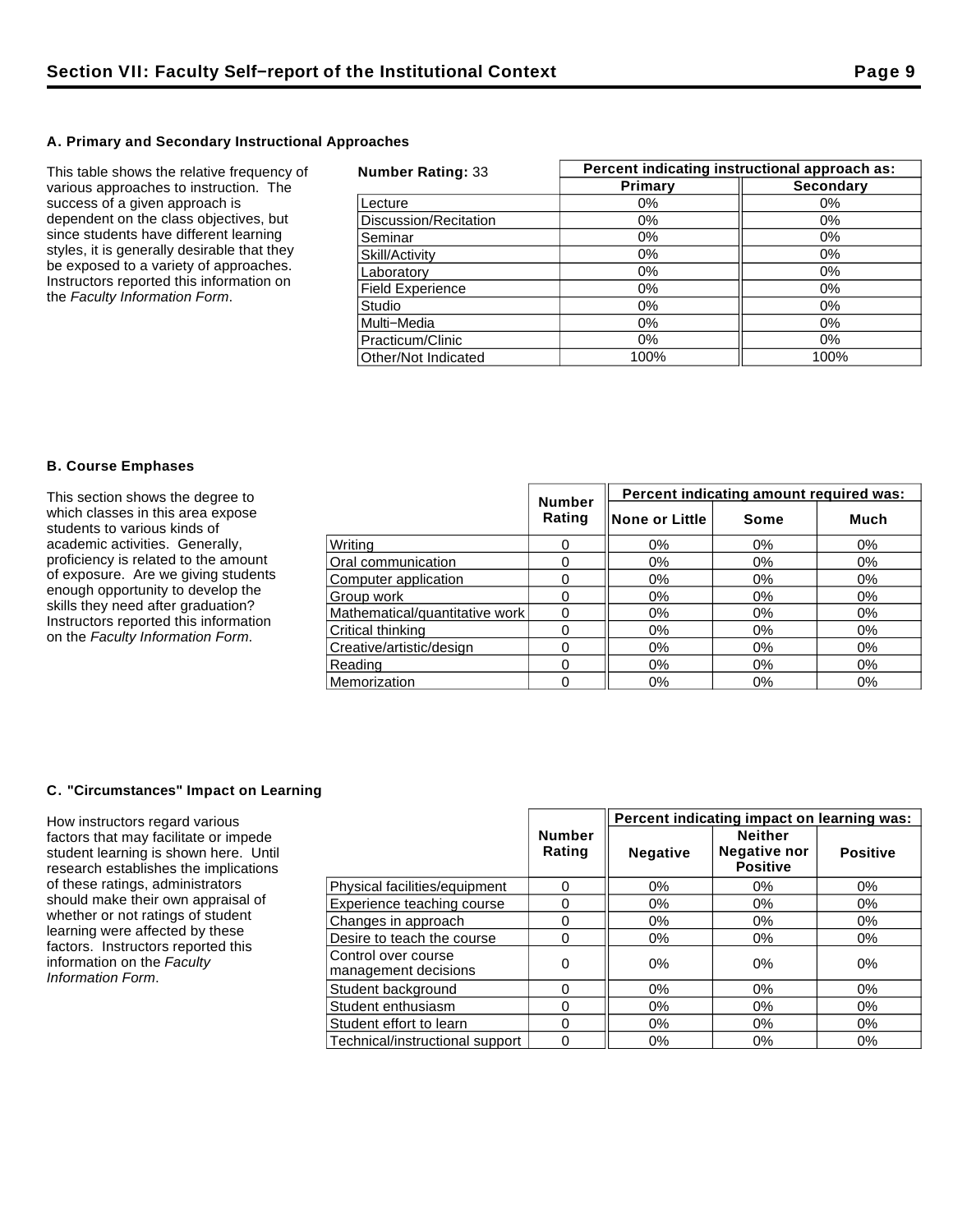|                           | <b>Number Responding:</b> |                |                |    |     |     |         |                                     |
|---------------------------|---------------------------|----------------|----------------|----|-----|-----|---------|-------------------------------------|
| Question<br><b>Number</b> | Omit                      | 1              | $\mathbf{2}$   | 3  | 4   | 5   | Average | <b>Standard</b><br><b>Deviation</b> |
|                           | 7                         | $\overline{c}$ | $\overline{2}$ | 35 | 131 | 374 | 4.6     | 0.66                                |
| $\mathbf{2}$              | $\overline{7}$            | 3              | 14             | 41 | 138 | 348 | 4.5     | 0.79                                |
| 3                         | $\overline{7}$            | $\overline{7}$ | 9              | 41 | 120 | 367 | 4.5     | 0.81                                |
| 4                         | 9                         | 8              | 12             | 55 | 132 | 335 | 4.4     | 0.87                                |
| 5                         | $\overline{7}$            | 9              | $\overline{7}$ | 39 | 134 | 355 | 4.5     | 0.82                                |
| $6\phantom{a}$            | 23                        | 8              | 8              | 45 | 143 | 324 | 4.5     | 0.83                                |
| 7                         | 26                        | 8              | 11             | 47 | 139 | 320 | 4.4     | 0.86                                |
| 8                         | 24                        | 10             | 19             | 55 | 124 | 319 | 4.4     | 0.94                                |
| $\boldsymbol{9}$          | 24                        | 10             | 19             | 55 | 125 | 318 | 4.4     | 0.94                                |
| 10                        | 24                        | 3              | 12             | 52 | 121 | 339 | 4.5     | 0.81                                |
| 11                        | 551                       |                |                |    |     |     |         |                                     |
| 12                        | 551                       |                |                |    |     |     |         |                                     |
| 13                        | 551                       |                |                |    |     |     |         |                                     |
| 14                        | 551                       |                |                |    |     |     |         |                                     |
| 15                        | 551                       |                |                |    |     |     |         |                                     |
| 16                        | 551                       |                |                |    |     |     |         |                                     |
| 17                        | 551                       |                |                |    |     |     |         |                                     |
| 18                        | 551                       |                |                |    |     |     |         |                                     |
| 19                        | 551                       |                |                |    |     |     |         |                                     |
| 20                        | 551                       |                |                |    |     |     |         |                                     |